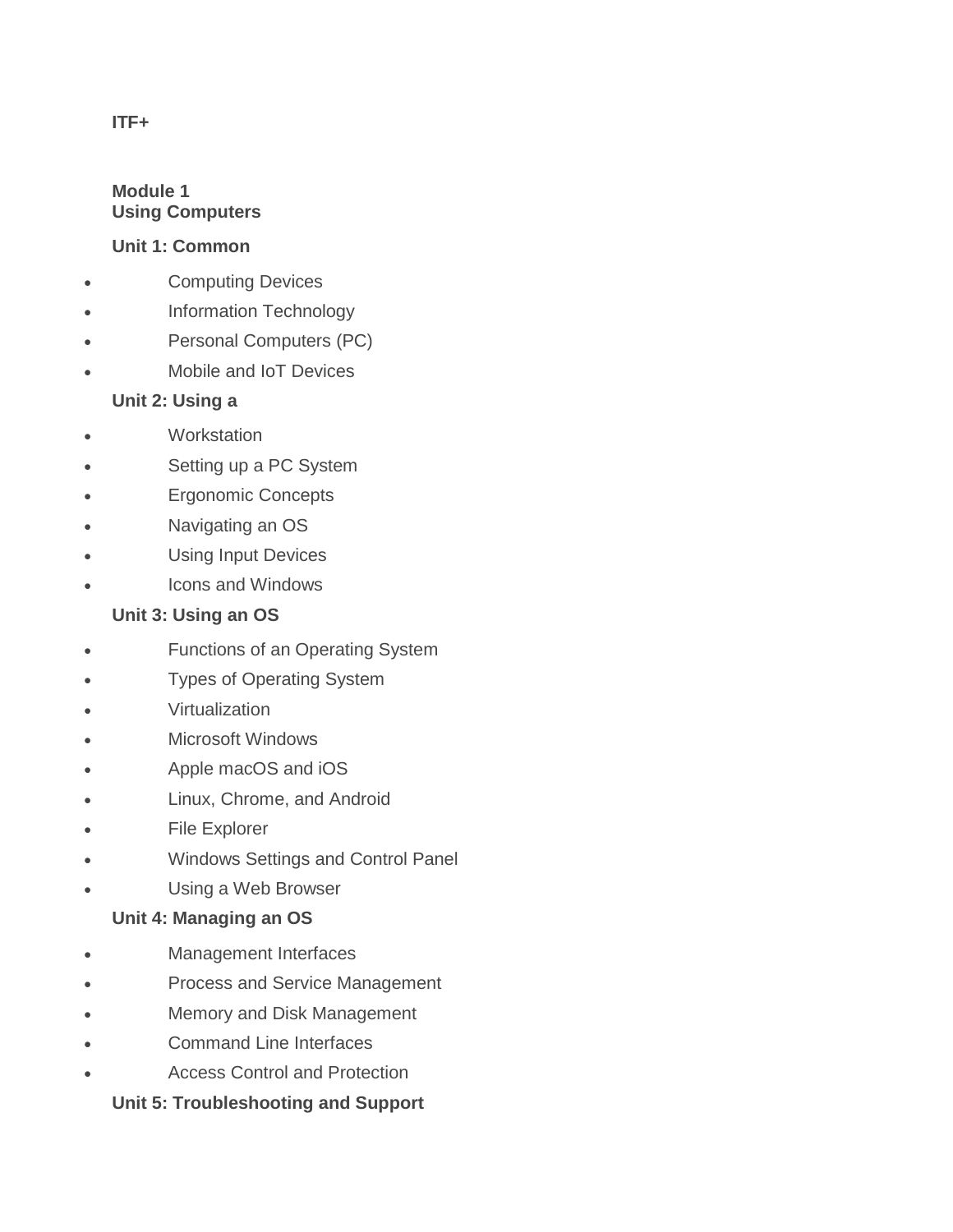- Support and Troubleshooting
- Identifying the Problem
- Understanding the Problem
- Resolving and Documenting the Problem
- Developing a Troubleshooting Approach
- Troubleshooting PC Issues
- Getting Support
- Using a Search Engine

# **Module 2 Using Apps and Databases**

### **Unit 1: Using Data Types and Units**

- Notational Systems
- Units of Measure
- Data Types
- Data Representation
- The Value of Data
- Intellectual Property
- Data-driven Business Decisions

### **Unit 2: Using Apps**

- Installing Applications
- Application Management
- Managing Software Licensing
- Productivity Software
- Collaboration Software
- Business Software

### **Unit 3: Programming and App Development**

- Programming Logic
- Programming Languages
- Programming Concepts
- Object-Oriented Programming
- Scripting Languages
- Application Platforms and Delivery

### **Unit 4: Using Databases**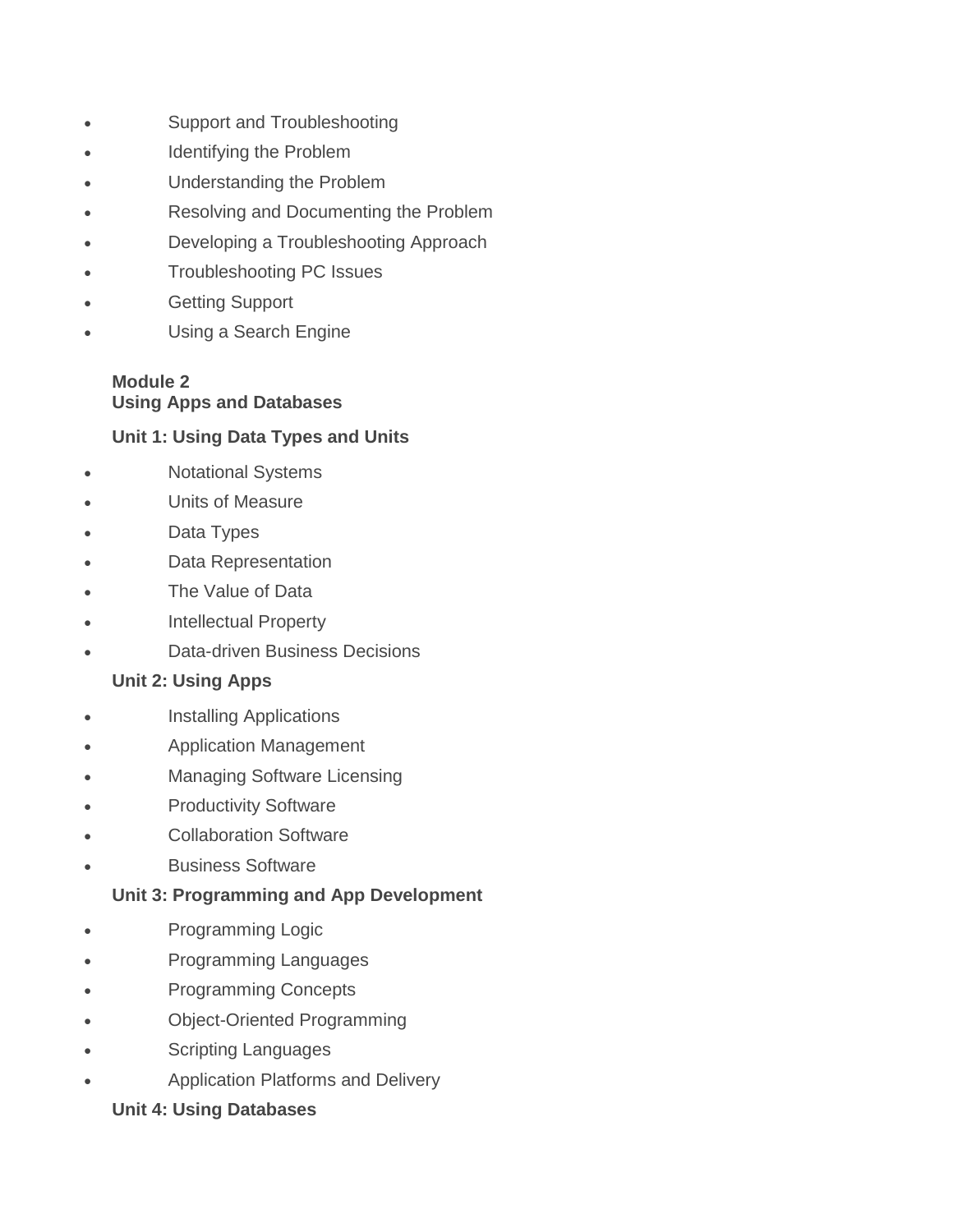- Database Concepts
- Database Structures
- Relational Methods
- Database Access Methods
- Application Architecture Models

### **Module 3 Using Computer Hardware**

### **Unit 1: System Components**

- Selecting a Computer
- Motherboard Components
- **Processors**
- Features of Processors
- Expansion Bus
- System Cooling
- BIOS and UEFI System Firmware

## **Unit 2: Using Device Interfaces**

- Computer Connector Types
- USB and Firewire
- Graphic Devices
- Graphic Device Interfaces
- Input Devices
- Configuring Peripherals
- Bluetooth and NFC
- Networking Interfaces

## **Unit 3: Using Peripheral Devices**

- **•** Installing and Uninstalling
- **Peripherals**
- Display Devices
- Display Settings
- Multimedia Ports and Devices
- Printer Types
- Installing and Configuring a Printer
- Scanners and Cameras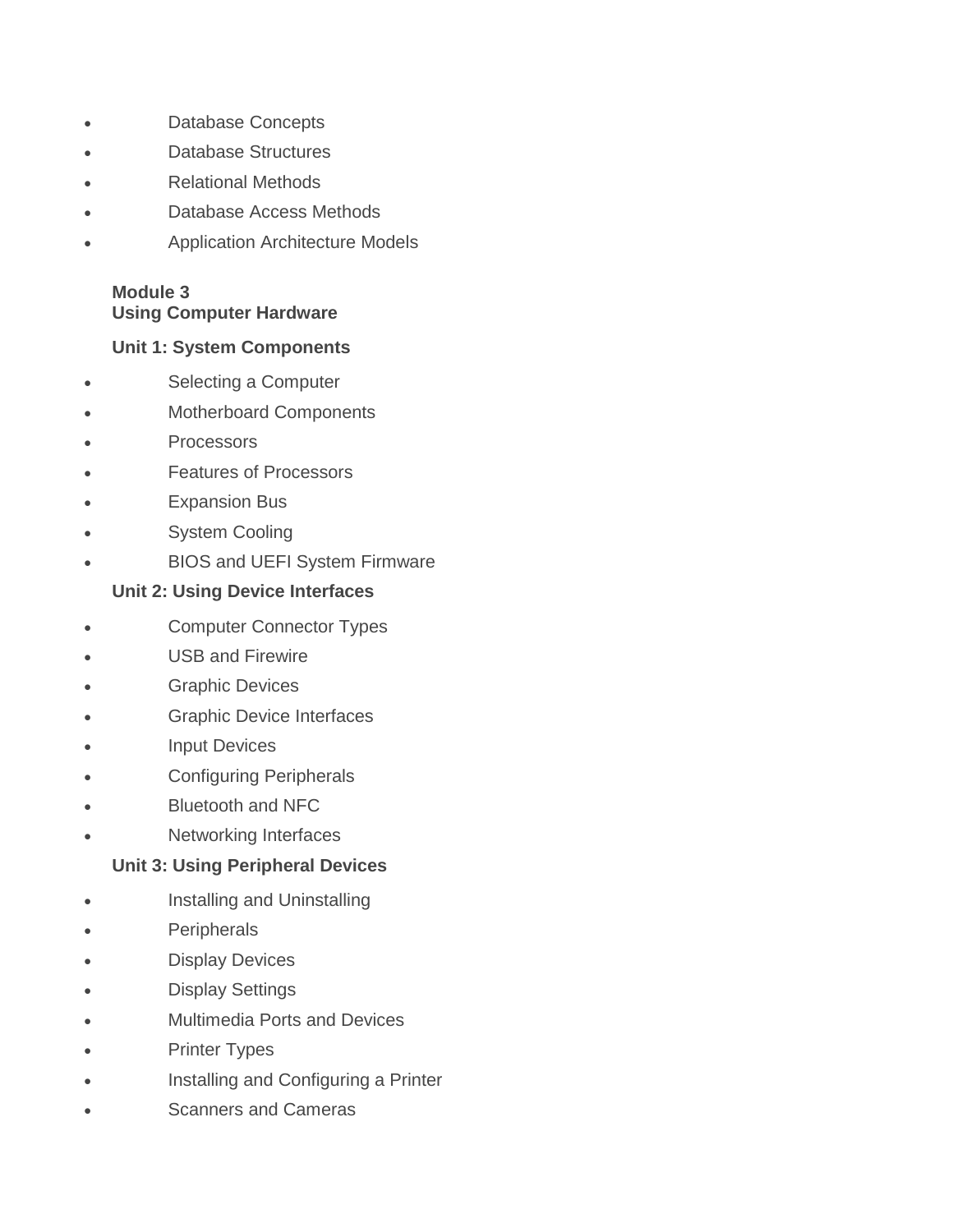## **Unit 4: Using Storage Devices**

- System Memory
- Mass Storage Devices
- Optical Discs and Drives
- Flash Memory Devices

### **Unit 5: Using File Systems**

- Managing the File System
- Folders and Directories
- File Explorer
- **Files**
- File Attributes and Permissions
- Searching for Folders and Files
- File Types and Extensions

## **Module 4 Using Networks**

## **Unit 1: Networking Concepts**

- Network Components
- TCP/IP
- Internet Protocol
- Address Resolution Protocol
- DNS and URLs
- Internet Application Services

### **Unit 2: Connecting to a Network**

- Internet Service Types
- Wireless Internet Services
- Setting Up a Wireless Network
- Configuring a Wireless Client

### **Unit 3: Secure Web Browsing**

- Safe Browsing Practices
- Configuring Browser Security
- Managing Cookies and PII
- Digital Certificates and Antiphishing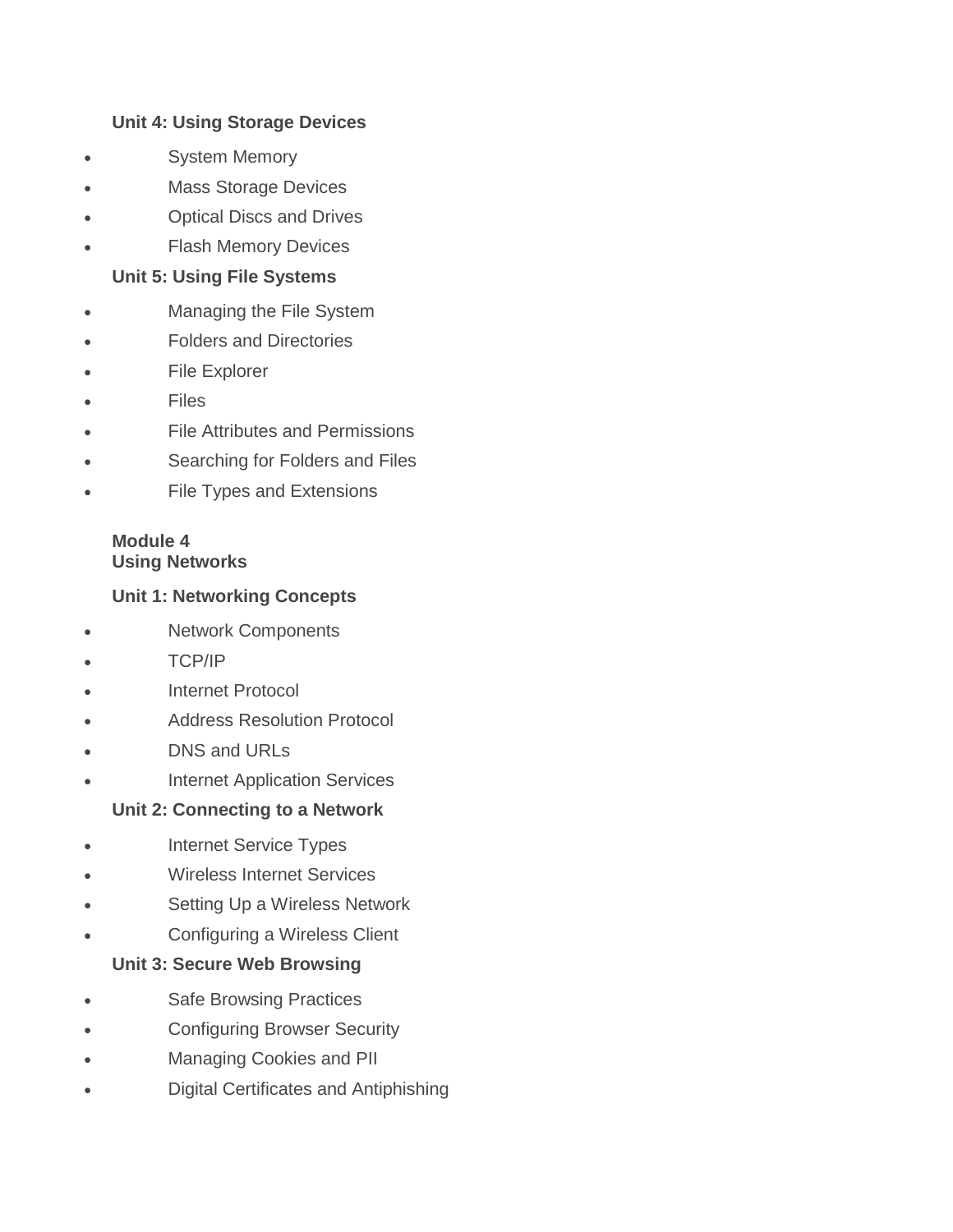Enabling a Firewall

## **Unit 4: Using Shared Storage**

- Local Sharing and Storage
- Windows File Sharing
- Hosted Sharing and Storage Backups
- Windows Backup

## **Unit 5: Using Mobile Devices**

- Using a Mobile Device
- Mobile Applications and App Stores
- Network Connectivity
- Email Configuration
- Synchronization and Data Transfer

## **Module 5 Security Concepts**

## **Unit 1: Security Concerns**

- Computer Security Basics
- Social Engineering
- Business Continuity
- Disaster Recovery

## **Unit 2: Using Best Practices**

- Securing Devices Malware
- Preventing Malware Infections Spam
- Software Sources and Patch Management

## **Unit 3: Using Access Controls**

- Access Controls
- User Account Types
- Authentication Factors
- Uses of Encryption
- Password Cracking and Management

## **Unit 4: Behavioral Security Concepts**

- Policies and Procedures
- Handling Confidential Information